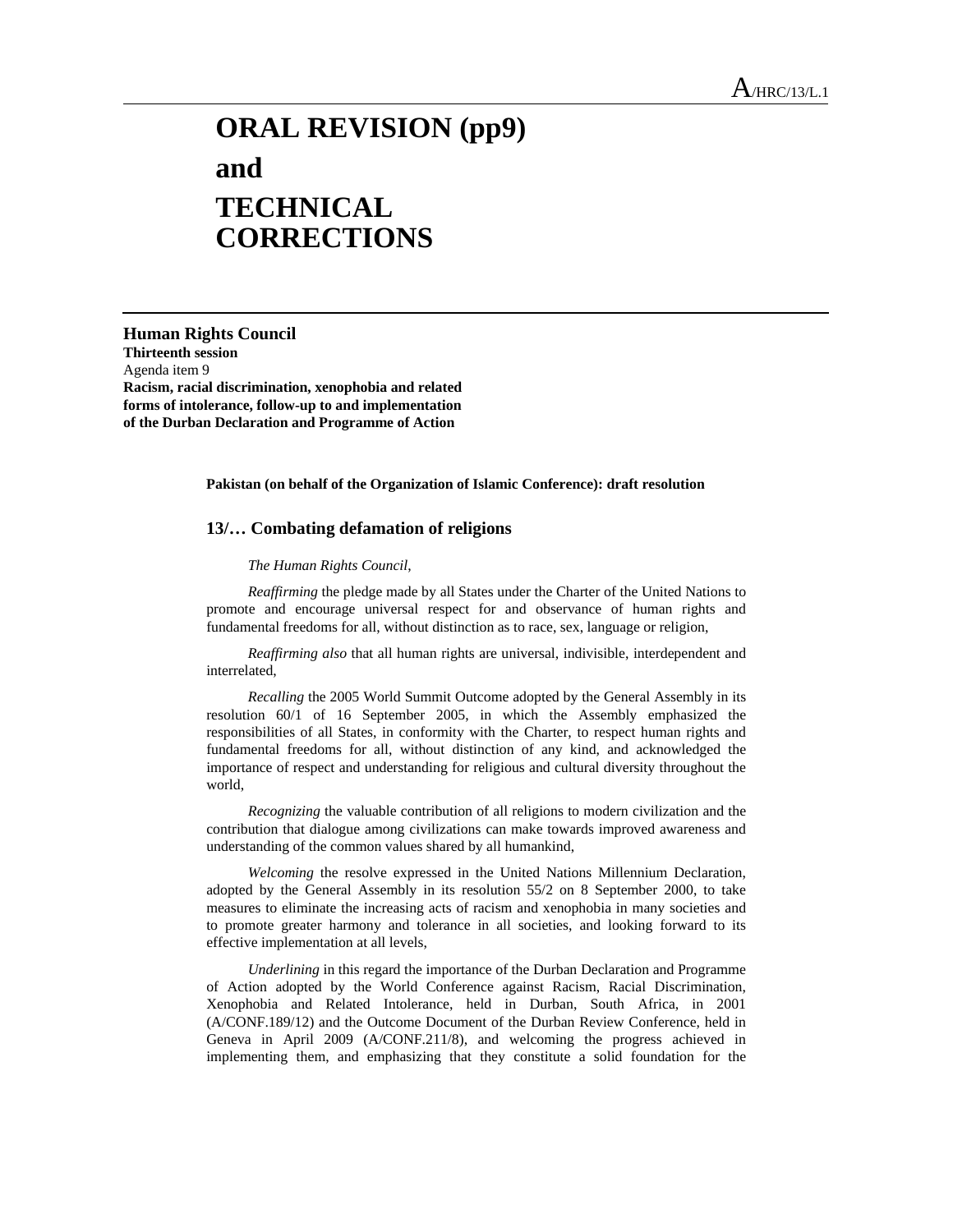elimination of the all scourge and all manifestations of racism, racial discrimination, xenophobia and related intolerance,

 *Welcoming* all international and regional initiatives to promote cross-cultural and interfaith harmony, including the Alliance of Civilizations-initiative, the International Dialogue on Interfaith Cooperation for Peace and Harmony and the dialogue **Dialogue**  among the followers-Followers of world-World religions-Religions and cultures-Cultures and their valuable efforts **towards** made in the promot**ing**ion of a culture of peace and dialogue at all levels,

 *Welcoming also* the reports of the Special Rapporteur on contemporary forms of racism, racial discrimination, xenophobia and related intolerance submitted to the Council at its fourth, sixth and ninth sessions (A/HRC/4/19, A/HRC/6/6 and A/HRC/9/12), in which the Special Rapporteur highlighted the serious nature of the defamation of all religions and the need to complement legal strategies,

 *Noting with deep concern* the instances of intolerance, discrimination and acts of violence against followers of certain faiths occurring in many parts of the world, **including cases motivated by Islamophobia, anti-Semitism and Christianophobia,** in addition to the negative projection of certain religions in the media and the introduction and enforcement of laws and administrative measures that specifically discriminate against and target persons with certain ethnic and religious backgrounds, particularly Muslim minorities following the events of 11 September 2001, and that threaten to impede their full enjoyment of human rights and fundamental freedoms,

 *Stressing* that defamation of religions is a serious affront to human dignity leading to a restriction on the freedom of religion of their adherents and incitement to religious hatred and violence,

 *Noting with concern* that defamation of religions and incitement to religious hatred in general could lead to social disharmony and violations of human rights, and alarmed at the inaction of some States to combat this burgeoning trend and the resulting discriminatory practices against adherents of certain religions and, in this context, stressing the need to effectively combat defamation of all religions and incitement to religious hatred in general and against Islam and Muslims in particular,

 *Convinced* that respect for cultural, ethnic, religious and linguistic diversity, as well as dialogue among and within civilizations, are essential for global peace and understanding, while manifestations of cultural and ethnic prejudice, religious intolerance and xenophobia generate hatred and violence among peoples and nations,

*Underlining* the important role of education in the promotion of tolerance, which involves acceptance by the public of and its respect for diversity,

 *Noting* the various regional and national initiatives to combat religious and racial intolerance against specific groups and communities and emphasizing, in this context, the need to adopt a comprehensive and non-discriminatory approach to ensure respect for all races and religions, as well as various regional and national initiatives,

 *Recalling* its resolution 10/22 of 26 March 2009 and General Assembly resolution 64/156 of 18 December 2009,

1*. Takes note* of the report of the United Nations High Commissioner for Human Rights on the implementation of Human Rights Council resolution 10/22, including on the possible correlation between defamation of religions and the upsurge in incitement, intolerance and hatred in many parts of the world (A/HRC/13/57) and the report of the Special Rapporteur on contemporary forms of racism, racial discrimination, xenophobia and related intolerance (A/HRC/12/38) presented to the Council at its twelfth session;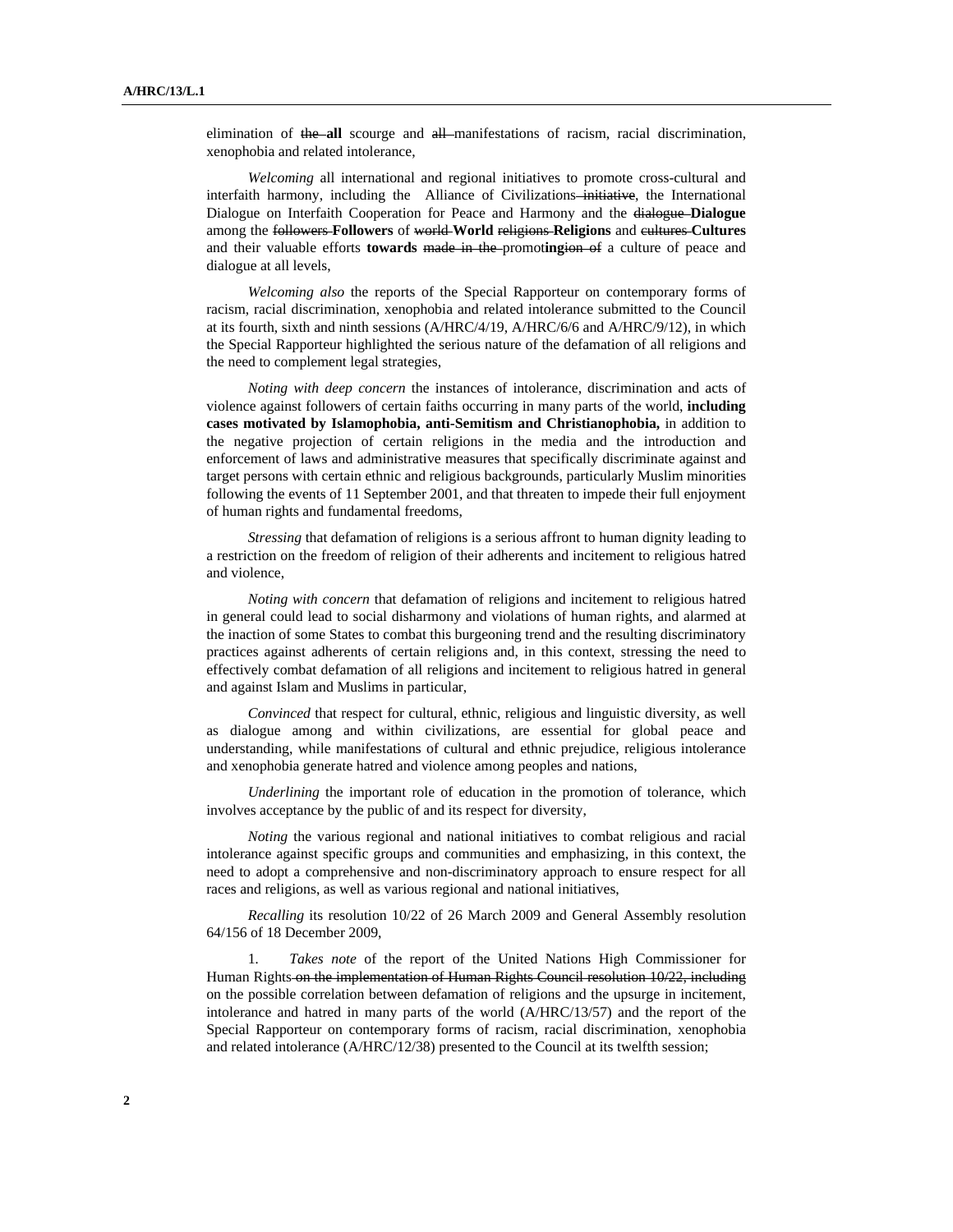2. *Expresses deep concern* at the negative stereotyping and defamation of religions and manifestations of intolerance and discrimination in matters of religion or belief still evident in the world, which have led to intolerance against the followers of these religions;

3. *Strongly deplores* all acts of psychological and physical violence and assaults, and incitement thereto, against persons on the basis of their religion or belief, and such acts directed against their businesses, properties, cultural centres and places of worship, as well as targeting of holy sites, religious symbols and venerated personalities of all religions;

4. *Expresses deep concern* at the continued serious instances of deliberate stereotyping of religions, their adherents and sacred persons in the media, as well as programmes and agendas pursued by extremist organizations and groups aimed at creating and perpetuating stereotypes about certain religions, in particular when condoned by Governments;

5. *Notes with deep concern* the intensification of the overall campaign of defamation of religions and incitement to religious hatred in general, including the ethnic and religious profiling of Muslim minorities in the aftermath of the tragic events of 11 September 2001;

6. *Recognizes* that, in the context of the fight against terrorism, defamation of religions and incitement to religious hatred in general have become aggravating factors that contribute to the denial of fundamental rights and freedoms of members of target groups, as well as to their economic and social exclusion;

 7. *Expresses deep concern* in this respect that Islam is frequently and wrongly associated with human rights violations and terrorism and, in this regard, regrets the laws or administrative measures specifically designed to control and monitor Muslim minorities, thereby stigmatizing them and legitimizing the discrimination they experience;

8. *Strongly condemns* in this regard the ban on the construction of minarets of mosques and other recent discriminatory measures, which are manifestations of Islamophobia that stand in sharp contradiction to international human rights obligations concerning freedoms of religion, belief, conscience and expression, and stresses that such discriminatory measures would fuel discrimination, extremism and misperception leading to polarization and fragmentation with dangerous unintended and unforeseen consequences;

9. *Reaffirms* the commitment of all States to the implementation, in an integrated manner, of the United Nations Global Counter-terrorism Strategy, adopted without a vote by the General Assembly in its resolution 60/288 of 8 September 2006 and reaffirmed by the Assembly in its resolution 62/272 of 5 September 2008, and in which it clearly reaffirms, inter alia, that terrorism cannot and should not be associated with any religion, nationality, civilization or group, as well as the need to reinforce the commitment of the international community to promote, among other things, a culture of peace and respect for all religions, beliefs, and cultures and to prevent the defamation of religions;

10. *Deplores* the use of the print, audio-visual and electronic media, including the Internet, and any other means to incite acts of violence, xenophobia or related intolerance and discrimination against any religion, as well as the targeting of religious symbols and venerated persons;

11. *Emphasizes* that, as stipulated in international human rights law, including articles 19 and 29 of the Universal Declaration of Human Rights and articles 19 and 20 of the International Covenant on Civil and Political Rights, everyone has the right to hold opinions without interference and the right to freedom of expression, the exercise of which carries with it special duties and responsibilities and may therefore be subject to limitations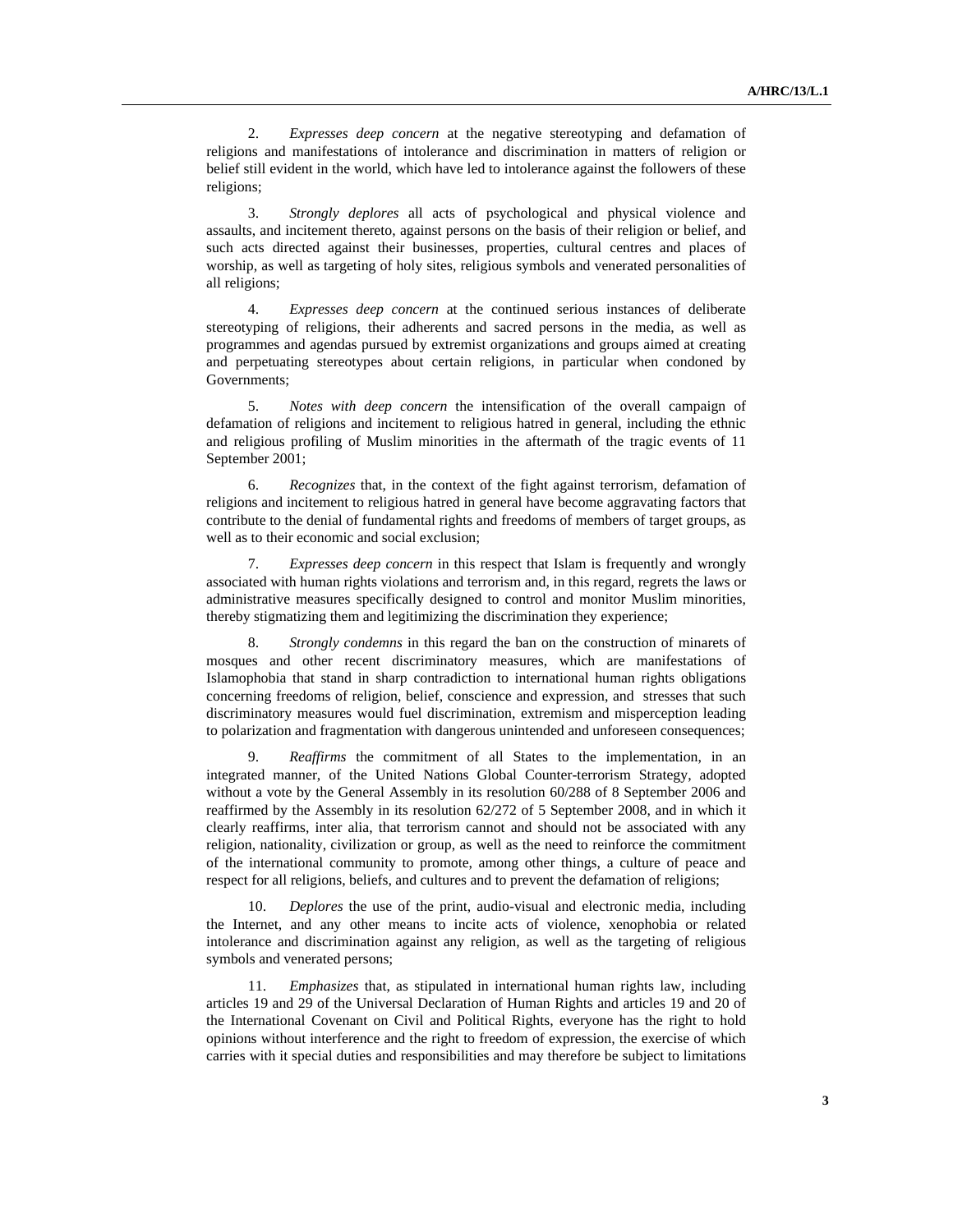only as provided for by law and are necessary for respect of the rights or reputations of others, protection of national security or of public order, public health or morals and general welfare;

12. *Reaffirms* that general comment No. 15 of the Committee on the Elimination of Racial Discrimination, in which the Committee stipulated that the prohibition of the dissemination of all ideas based upon racial superiority or hatred is compatible with freedom of opinion and expression, is equally applicable to the question of incitement to religious hatred;

13. *Strongly condemns* all manifestations and acts of racism, racial discrimination, xenophobia and related intolerance against national or ethnic, religious and linguistic minorities and migrants and the stereotypes often applied to them, including on the basis of religion or belief, and urges all States to apply and, where required, reinforce existing laws when such xenophobic or intolerant acts, manifestations or expressions occur, in order to deny impunity for those who commit such acts;

14. *Urges* all States to provide, within their respective legal and constitutional systems, adequate protection against acts of hatred, discrimination, intimidation and coercion resulting from defamation of religions and incitement to religious hatred in general, and to take all possible measures to promote tolerance and respect for all religions and beliefs;

15. *Underscores* the need to combat defamation of religions and incitement to religious hatred in general by strategizing and harmonizing actions at the local, national, regional and international levels through education and awareness-building;

16. *Calls upon* all States to make the utmost effort, in accordance with their national legislation and in conformity with international human rights and humanitarian law, to ensure that religious places, sites, shrines and symbols are fully respected and protected, and to take additional measures in cases where they are vulnerable to desecration or destruction;

17. *Recognizes* that the open, constructive and respectful debate of ideas, as well as interfaith and intercultural dialogue at the local, national and international levels, can play a positive role in combating religious hatred, incitement and violence;

18. *Calls for* strengthened international efforts to foster a global dialogue for the promotion of a culture of tolerance and peace at all levels, based on respect for human rights and diversity of religions and beliefs, and urges States, non-governmental organizations, religious leaders as well as the print and electronic media to support and foster such a dialogue;

19. *Takes note* with appreciation the intention of the High Commissioner to provide further support for the progressive development of international human rights law in respect of freedom of expression and incitement to hatred, discrimination and violence in her Strategic Management Plan for the period 2010-2011;

20. *Welcomes* in this regard the plans of the Office of the High Commissioner to hold a series of expert workshops to examine legislation, judicial practices and national policies in different regions, in order to assess different approaches to prohibiting incitement to hatred, as stipulated in article 20 of the International Covenant on Civil and Political Rights, without prejudice to the mandate of the Ad Hoc Committee on Complementary Standards, and requests the High Commissioner to continue to build on such initiatives, with a view to contributing concretely to the prevention and elimination of all forms of incitement and its consequences of negative stereotyping of religions or beliefs and their adherents that affect the enjoyment of human rights of concerned individuals and communities;